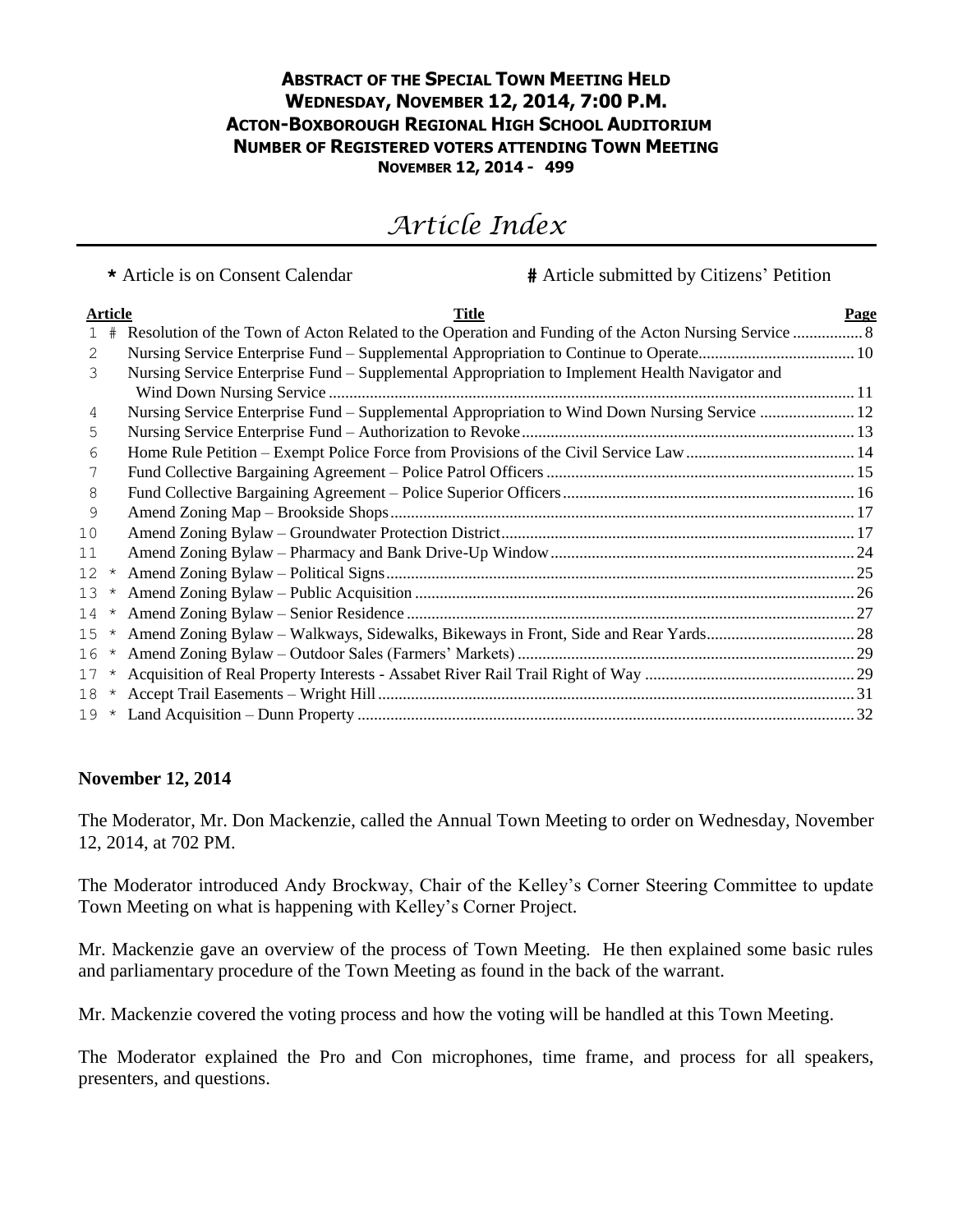Mr. Mackenzie introduced the chairman of the Board of Selectmen, Mike Gowing, who then introduced the members at the table. Eva Szkaradek-Town Clerk, Stephen Anderson-Town Counsel, Steve Ledoux– Town Manager, Katie Green-Vice Chair, Janet Adachi, and Franny Osman members of the Board of Selectmen and Peter Berry-Clerk of the Board of Selectmen..

The Moderator introduced the Chair of the Finance Committee, Steve Noone, who then introduced the members of the Finance Committee, Bill Mullin, Margaret Busse, Mike Majors, Herman Kabakoff, Doug Tindal, Bob Evans, and Mary Ann Ashton. Roland Bourdon also a member was not in attendance.

### **Article 1 # Resolution of the Town of Acton Related to the** (Majority vote) **Operation and Funding of the Acton Nursing Service**

**Whereas,** the Acton Nursing Service has been part of the Town's municipal government since 1923.

- **Whereas,** the Acton Nursing Service has a distinguished record of providing highly professional, compassionate and sustained care recognized for its excellence, including being chosen in 2013 as one of the top 500 home care providers in the nation.
- **Whereas,** the operation of the Acton Nursing Service within Town Hall enhances the availability of the state-mandated public health services.
- **Whereas,** in addition to the mandated public-health services the Acton Nursing Service provides a full range of home care services including skilled nursing, home health care assistance, medical social services, and physical, occupational and speech therapy.
- **Whereas,** the demographics of the Acton population indicate a growing number of older residents, many living alone, who are more likely to need home care.
- **Whereas,** the national and state healthcare systems are undergoing unpredictable changes which are likely to adversely affect the financial viability of those healthcare providers who rely solely on revenue from insurance reimbursements and donations.
- **Whereas,** the trend is to limit hospital stay and to rely more on home care.
- **Whereas,** continuing to maintain full local support and control of the Acton Nursing Service assures that it can provide care for all residents regardless of ability to pay, and that it can coordinate closely with other Town departments, especially Fire and Police.
- **Whereas,** re-creating the Acton Nursing Service would be extremely difficult if not impossible should its present operation be terminated or transferred to an outside organization.

## **Now, therefore be it resolved that :**

- 1. the Acton Board of Selectmen direct the Town Manager to provide for the continuation of the operation of the Acton Nursing Service as part of the town municipal government.
- 2. the Acton Nursing Service continue to operate as a CMS certified home care provider.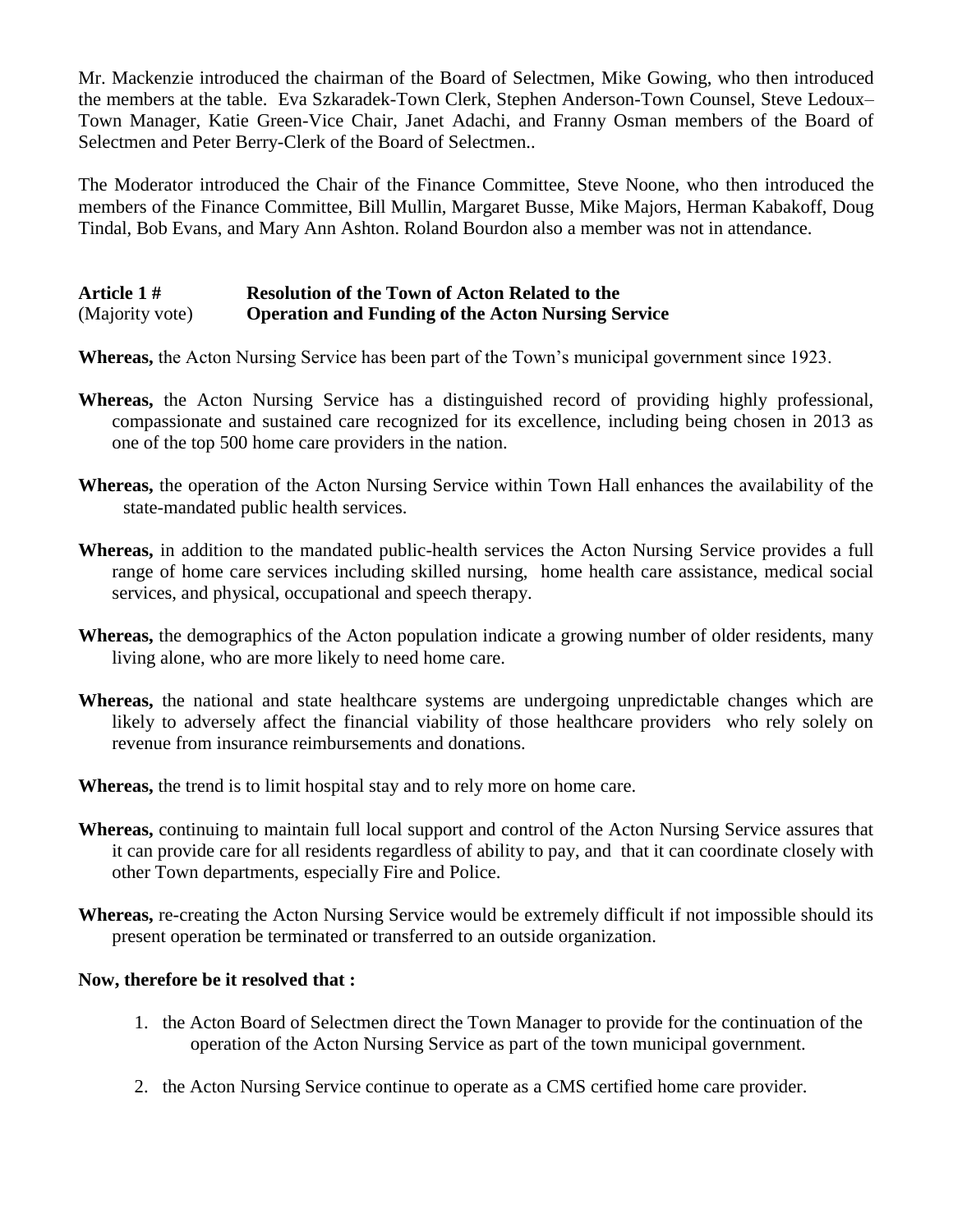- 3. the cost of operating the Acton Nursing Service be included in the Town of Acton yearly municipal budget starting with Fiscal Year 2016, and the Nursing Service Enterprise Fund be terminated at the end of Fiscal Year 2015.
- 4. the Town of Acton Finance Department set up an account to accept donations designated for the Acton Nursing Service.
- 5. the Board of Selectmen direct the Town Manager to develop and implement a business plan for the Acton Nursing Service.

**MOTION: Mr. Kadlec** moves that the Town adopt the non-binding resolution as set forth in the Article.

The Moderator asked town meeting to vote to allow Doug Halley, Board of Health, Director, to speak on this article.

Motion carries unanimous to allow to speak.

## **MOTION CARRIES**

## **Article 2 Nursing Service Enterprise Fund** (Majority vote) **Supplemental Appropriation to Continue to Operate**

To see if the Town will vote to raise and appropriate, appropriate from available funds, and/or transfer to the Nursing Service Enterprise Fund an amount of money for Fiscal Year 2015, above the amount appropriated under Article 7 at the 2014 Annual Town Meeting, to continue to operate the Acton Nursing Service, or take any other action relative thereto.

**MOTION: Ms. Green** moves that the Town appropriate and transfer to the Nursing Service Enterprise Fund \$165,000 for the purpose of operating the Nursing Service, and to raise such amount, \$165,000 be transferred from Free Cash.

#### **MOTION CARRIES**

## **Article 3 Nursing Service Enterprise Fund**  (Majority vote) **Supplemental Appropriation to Implement Health Navigator and Wind Down Nursing Service**

To see if the Town will vote to raise and appropriate, appropriate from available funds, and/or transfer to the Nursing Service Enterprise Fund an amount of money for Fiscal Year 2015, above the amount appropriated under Article 7 at the 2014 Annual Town Meeting, to implement a Health Navigator program, to continue public health nursing services, and to wind down the other operations of the Acton Nursing Service, or take any other action relative thereto.

**MOTION: Ms Green** moves that the Town take no action under Article 3.

#### **MOTION CARRIES UNANIMOUSLY**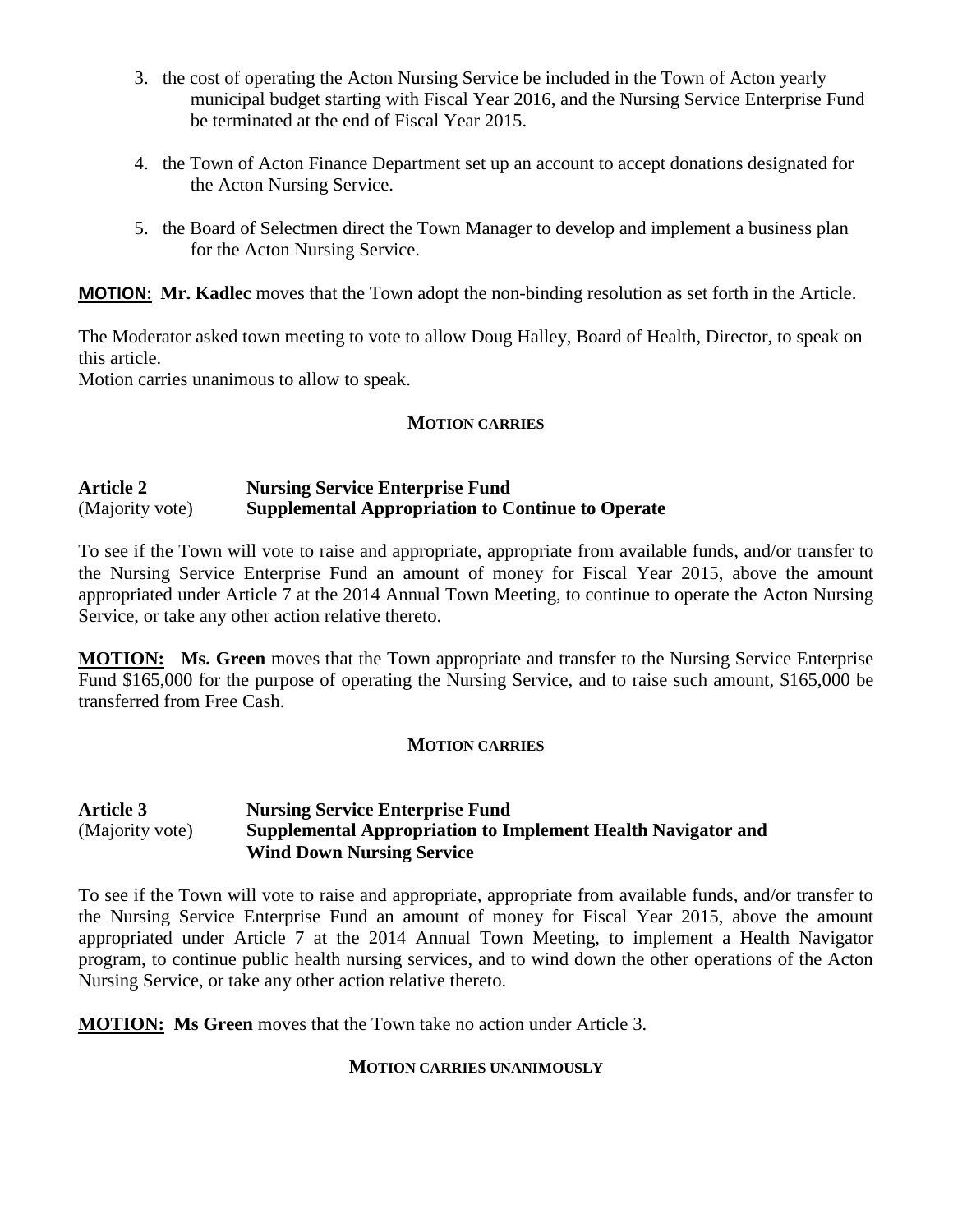## **Article 4 Nursing Service Enterprise Fund** (Majority vote) **Supplemental Appropriation to Wind Down Nursing Service**

To see if the Town will vote to raise and appropriate, appropriate from available funds, and/or transfer to the Nursing Service Enterprise Fund an amount of money from Fiscal Year 2015, above the amount appropriated under Article 7 at the 2014 Annual Town Meeting, to continue public health nursing services and to wind down the other operations of the Acton Nursing Service by a date certain to be determined by Town Meeting, or take any other action relative thereto.

**MOTION: Ms Green** moves that the Town take no action under Article 4.

### **MOTION CARRIES UNANIMOUSLY**

## **Article 5 Nursing Service Enterprise Fund** (Majority vote) **Authorization to Revoke**

To see if the Town will vote, effective as of the close of Fiscal Year 2015, to revoke the provisions of Chapter 44, Section 53F½ of the Massachusetts General Laws as to the Nursing Service Enterprise Fund; to close the Nursing Service Enterprise Fund balance to the General Fund and transfer any assets, debts and long-term liabilities of the Nursing Service Enterprise Fund to the General Fund; and to authorize the Town Manager and the Board of Selectmen to take all steps necessary to combine, reorganize, or discontinue any remaining operations of the Acton Nursing Service, or take any other action relative thereto.

**MOTION: Ms Green** moves that, effective as of the close of Fiscal Year 2015, the Town revoke the provisions of Chapter 44, Section 53F½ of the General Laws as to the Nursing Service Enterprise Fund; close the Nursing Service Enterprise Fund balance to the General Fund and transfer any assets and liabilities of the Nursing Service Enterprise Fund to the General Fund; and authorize the Town Manager with the approval of the Board of Selectmen to take all steps he deems necessary to combine, reorganize, or discontinue any remaining operations of the Acton Nursing Service.

The Moderator asked Ms Green to explain what a Yes / "Aye" vote and a No / "Nay" vote would mean.

Ms Green explained that an "Aye" vote would close the Enterprise Fund but move the funding for the Nursing Service into the Town Operation Budget Starting in FY16.

A "Nay" vote would still maintain the Nursing Service but keep the funding in the Enterprise Budget as it is now.

#### **MOTION CARRIES**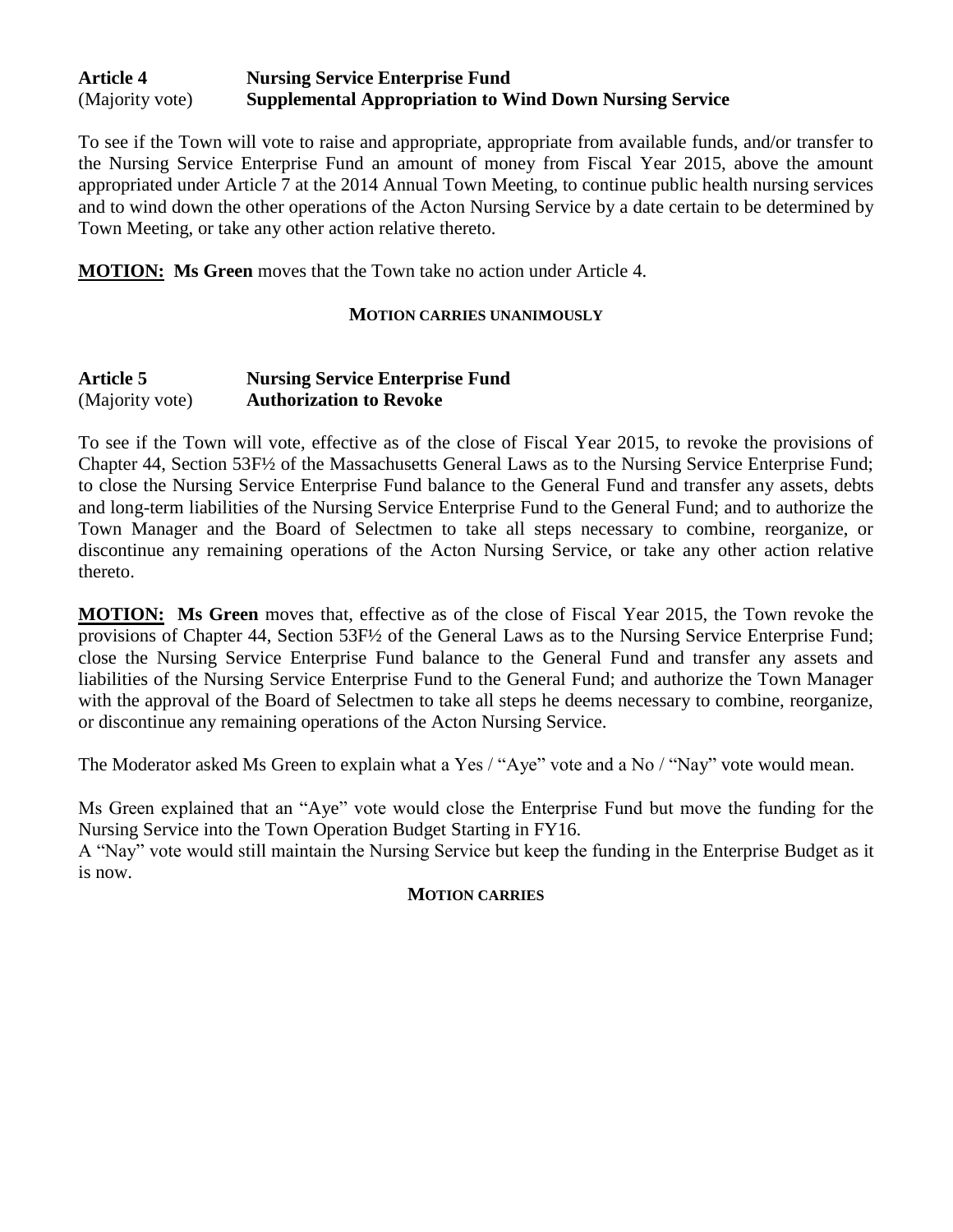## **Article 6 Home Rule Petition – Exempt Police Force from Provisions of the**  (Majority vote) **Civil Service Law**

To see if the Town will vote to (a) rescind the acceptance of Chapter 212 of the Acts of 1954, entitled "An Act Placing the Positions of the Regular or Permanent Members of the Police Force of the Town of Acton under the Civil Service Laws" effective upon the enactment of the special legislation referenced below, and (b) authorize the Board of Selectmen to petition the General Court to enact special legislation in substantially the form set forth below to exempt all police patrol officers and superior officers in the Acton Police Department from the provisions of Chapter 31 of the General Laws relative to Civil Service contingent on an affirmative vote under Articles 7 and 8 of this Special Town Meeting Warrant, or take any other action relative thereto.

### *An Act Exempting Town of Acton Police Patrol Officers and Superior Officers from the Provisions of the Civil Service Law*

*Be it enacted by the Senate and House of Representatives in General Court assembled, and by the authority of the same as follows*

SECTION 1**:** Notwithstanding the provisions of any general or special law to the contrary, all positions of police patrol officers and superior officers within the police department in the Town of Acton shall be exempt from the provisions of Chapter 31 of the General Laws.

SECTION 2**:** Section 1 shall not impair the Civil Service status of any person holding the position of police patrol officer or superior officer in the Town of Acton on the effective date of this act.

SECTION 3**:** This act shall take effect upon its passage.

**MOTION: Mr. Berry** moves that the Town (a) rescind the acceptance of Chapter 212 of the Acts of 1954 effective upon the enactment of the special legislation referenced below, and (b) authorize the Board of Selectmen to petition the General Court to enact special legislation in substantially the form set forth in the article contingent on an affirmative vote under Articles 7 and 8 of this Special Town Meeting Warrant.

## **MOTION CARRIES**

#### **Article 7 Fund Collective Bargaining Agreement – Police Patrol Officers** (Majority vote)

To see if the Town will vote to raise and appropriate, transfer and/or appropriate from available funds a sum of money necessary to fund the cost items contained in a Memorandum of Agreement between the Town and the Acton Police Patrol Officers Association as filed with the Town Clerk, contingent on an affirmative vote under Articles 6 and 8 of this Special Town Meeting Warrant, or take any other action relative thereto.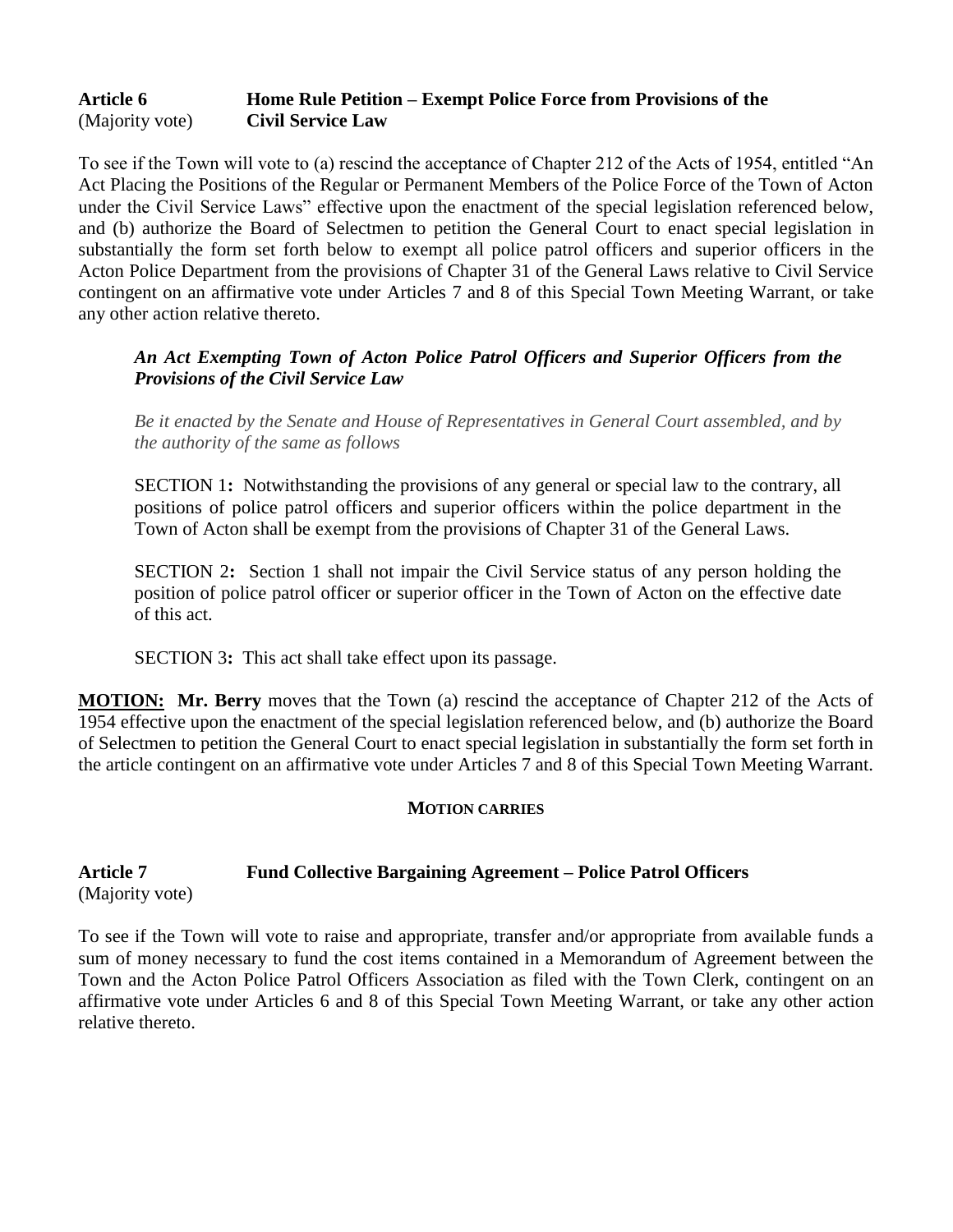**MOTION: Mr. Berry** moves that the Town transfer from the fiscal year 2015 Town Operating Budget and appropriate \$63,096 to fund the first-year cost items contained in the referenced Memorandum of Agreement between the Town and the Acton Police Patrol Officers Association, contingent on an affirmative vote under Articles 6 and 8 of this Special Town Meeting Warrant.

#### **MOTION CARRIES UNANIMOUSLY**

#### **Article 8 Fund Collective Bargaining Agreement – Police Superior Officers** (Majority vote)

To see if the Town will vote to raise and appropriate, transfer and/or appropriate from available funds a sum of money necessary to fund the cost items contained in a Memorandum of Agreement between the Town and the Massachusetts Coalition of Police Local 380 as filed with the Town Clerk, contingent on an affirmative vote under Articles 6 and 7 of this Special Town Meeting Warrant, or take any other action

**MOTION: Mr. Berry** moves that the Town transfer from the fiscal year 2015 Town Operating Budget and appropriate \$33,727 to fund the first-year cost items contained in the referenced Memorandum of Agreement between the Town and the Massachusetts Coalition of Police Local 380, contingent on an affirmative vote under Articles 6 and 7 of this Special Town Meeting Warrant.

### **MOTION CARRIES UNANIMOUSLY**

#### **Article 9 Amend Zoning Map – Brookside Shops** (Two-thirds vote)

To see if the Town will vote to amend the Zoning Bylaw, Map Number 1, by changing the zoning district designation for Town Atlas parcel F-4/37 (145 to 149 Great Road) from Residence 8 (R-8) to Limited Business (LB), or take any other action relative thereto.

**MOTION: Mr. Ashton** moves to take no action on this article.

## **MOTION CARRIES**

## **Article 10 Amend Zoning Bylaw – Groundwater Protection District**

(Two-thirds vote)

relative thereto.

To see if the Town will vote to amend the Zoning Bylaw Section 4.3 – Groundwater Protection District, by amending various sections as follows:

A. In section 4.3.1 - Purpose, in the first paragraph insert after the phrase "present and future residents of Acton" the following:

"to prevent temporary and permanent contamination of GROUNDWATER and SURFACE WATER,".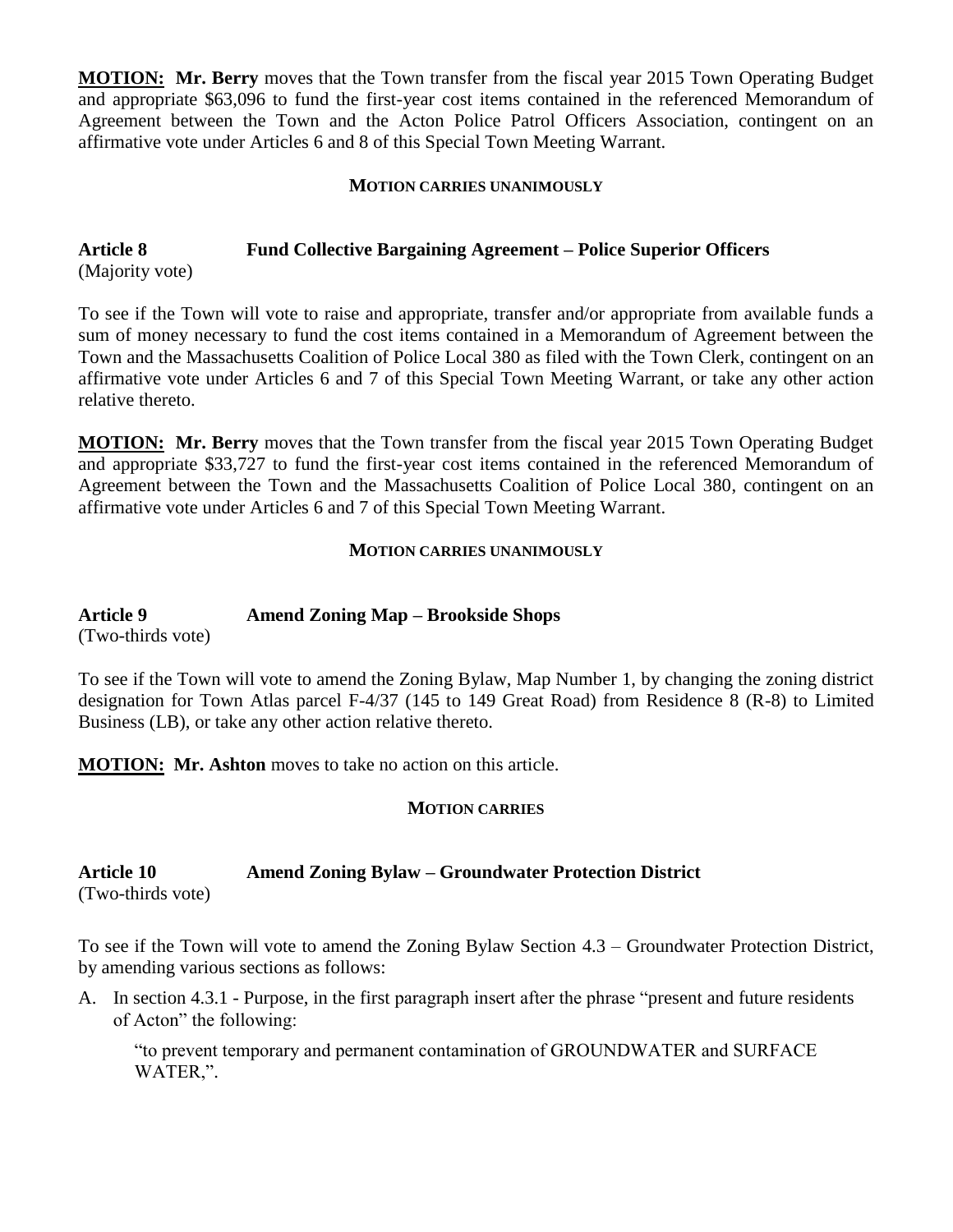And, insert the words "and quantity" after the "quality" near the end of the first paragraph.

*[The first paragraph of section 4.3.1 currently reads:*

*Purpose – GROUNDWATER is the sole source of drinking water available to the residents, businesses and industries of the Town of Acton. The purpose of the GROUNDWATER Protection District is to protect the public health, safety, and welfare by protecting the Town's limited present and future drinking water supply, to ensure a sufficient quantity of potable pure drinking water for the present and future residents of Acton, and to limit the adverse effects of the USE and development of land on the quality of the GROUNDWATER and SURFACE WATER resources of the Town of Acton.]*

- B. In section 4.3.2 District Boundaries, amend various subsections as follows:
	- 1. In subsection 4.3.2.1 ZONE 1, in the section title insert "- Well Protection Area –" after "ZONE 1".
	- 2. In subsection 4.3.2.2 ZONE 2, delete the last sentence and replace it with:

"All ZONES 2 have been approved by the Massachusetts Department of Environmental Protection (DEP) as the State approved Zones II, and all ZONES 2 described and referred to herein shall be deemed identical to the DEP approved Zones II."

*[The last sentence of subsection 4.3.2.2 currently reads:*

*All Zones 2 have been approved by the Massachusetts Department of Environmental Protection (DEP) as the State approved Zones 2.]*

3. In subsection  $4.3.2.4 - \text{Zone } 4$ , in the  $3^{\text{rd}}$  sentence delete the words "lower lying" before the phrase "areas of ZONES 1, 2 and 3";

and in the last sentence delete the word "possible" before the phrase "contamination of the GROUNDWATER".

*[Section 4.3.2.4 currently reads:*

*ZONE 4 - The Watershed Protection Area – Consists of the entire TOWN including ZONES 1-3 and separates the TOWN into watershed areas along the existing GROUNDWATER divides. The areas of ZONE 4 outside from the boundaries of ZONES 1, 2 and 3 consist primarily of bedrock, glacial till and small isolated sand and gravel deposits. Water from these areas will eventually recharge into the lower lying areas of ZONES 1, 2 and 3, although at a rather slow*  rate. Recharge from these areas into ZONES 1, 2 and 3 occurs through movement of *GROUNDWATER and SURFACE WATER. The purpose of ZONE 4 is to promote public awareness that all GROUNDWATER areas in the Town are interconnected and to prevent possible contamination of the GROUNDWATER from any source.]*

4. In subsection 4.3.2.5 - Boundary Determination, delete the words "as amended" in both occurrences and replace them with the words "as last amended".

And, delete the last sentence and replace it with:

"Locating the boundary between ZONE 3 and ZONE 4 may be assisted through field investigations conducted by a Certified Professional Soil Scientist (CPSS) certified by the Soil Science Society of America (SSSA), by a soil scientist who is certified as a Professional Member of the Society of Soil Scientists of Southern New England (SSSSNE), by a Certified Professional Geologist (CPG) certified by the American Institute of Professional Geologists (AIPG), or by a Massachusetts Registered Professional Engineer versed in soil identification and classification."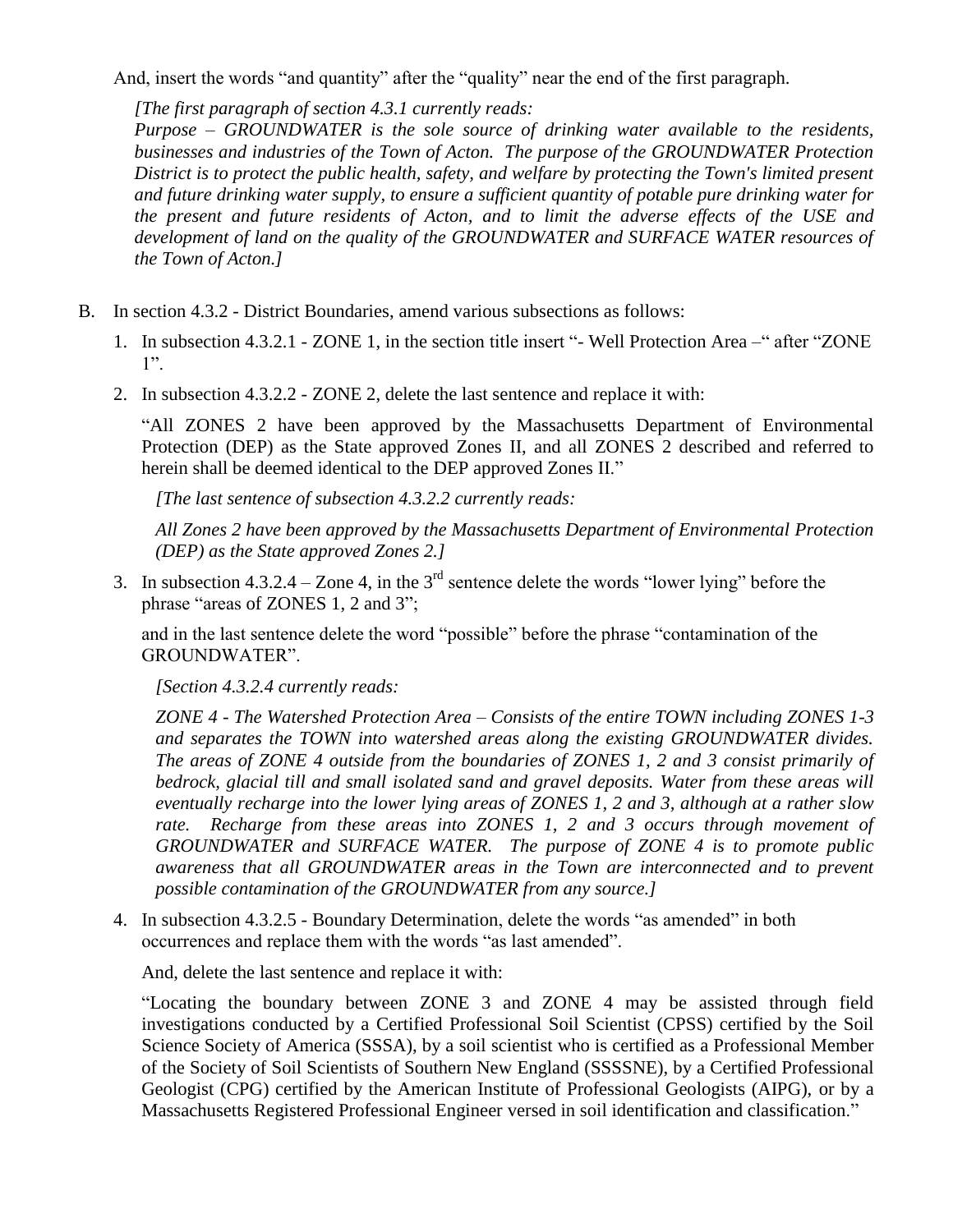*[The last sentence of subsection 4.3.2.5 currently reads:*

*Locating the boundary between ZONE 3 and ZONE 4 may be assisted through field investigations conducted by a soil scientist who is certified under qualification class A (advanced qualifications) by the Society of Soil Scientist of Southern New England or by a Professional Engineer versed in soil identification and classification.]*

5. In subsection 4.3.2.6 - Split ZONE LOTS, add at the end the phrase ", subject to the provisions set forth in section 4.3.6.5".

*[Subsection 4.3.2.6 currently reads:*

*Split ZONE LOTS – Notwithstanding any other provisions of this Bylaw, whenever a GROUNDWATER Protection District ZONE boundary line divides a LOT, each portion of the LOT shall comply with the requirements of this Bylaw applicable to its respective ZONE.]*

- C. In section 4.3.3 Definitions, amend various subsections as follows:
	- 1. In the section lead paragraph numbered 4.3.3, insert the word "District" after "GROUNDWATER Protection" so that the paragraph correctly refers to the GROUNDWATER Protection District.
	- 2. Delete subsection 4.3.3.1 AQUIFER, and replace it with:
		- 4.3.3.1 AQUIFER A geologic formation composed of FRACTURED BEDROCK, sand or gravel that contains significant amounts of potentially recoverable groundwater.

*[Subsection 4.3.3.1 currently reads:*

*AQUIFER – An area of permeable deposits of rock or soil, containing significant amounts of potentially recoverable water.]*

- 3. Insert a new subsection 4.3.3.5 as follows:
	- 4.3.3.5. FRACTURED BEDROCK is a geological formation (e.g. crystalline rock, marble, schist) where groundwater flows through cracks and fractures. Flow through fractures is typically relatively fast. FRACTURED BEDROCK is an alternative AQUIFER to STRATIFIED DRIFT AQUIFERS. FRACTURED BEDROCK typically underlies the overlying sand and gravel and glacial till deposits. Recharge to the FRACTURED BEDROCK is typically from these overlying deposits. Although the Town of Acton has not yet utilized FRACTURED BEDROCK AQUIFERS as a source of drinking water, protection of them is vital as GROUNDWATER from a FRACTURED BEDROCK AQUIFER can recharge the overlying sand and gravel deposits and other surface water bodies.

And, renumber the follow subsequent subsections of section 4.3.3 in the proper sequential order.

- 4. In subsection 4.3.3.5 (as renumbered) GENERATOR OF HAZARDOUS MATERIALS OR WASTE, delete the unnecessary section references "pursuant to Section 4.3.3.14" and "as defined in Section 4.3.3.7".
- 5. Delete subsection 4.3.3.6 (as renumbered) GROUNDWATER, and replace it with:
	- 4.3.3.7 GROUNDWATER Water beneath the ground surface in the zone of saturation where every pore space between sediment particles or all open fractures in FRACTURED BEDROCK is saturated with water.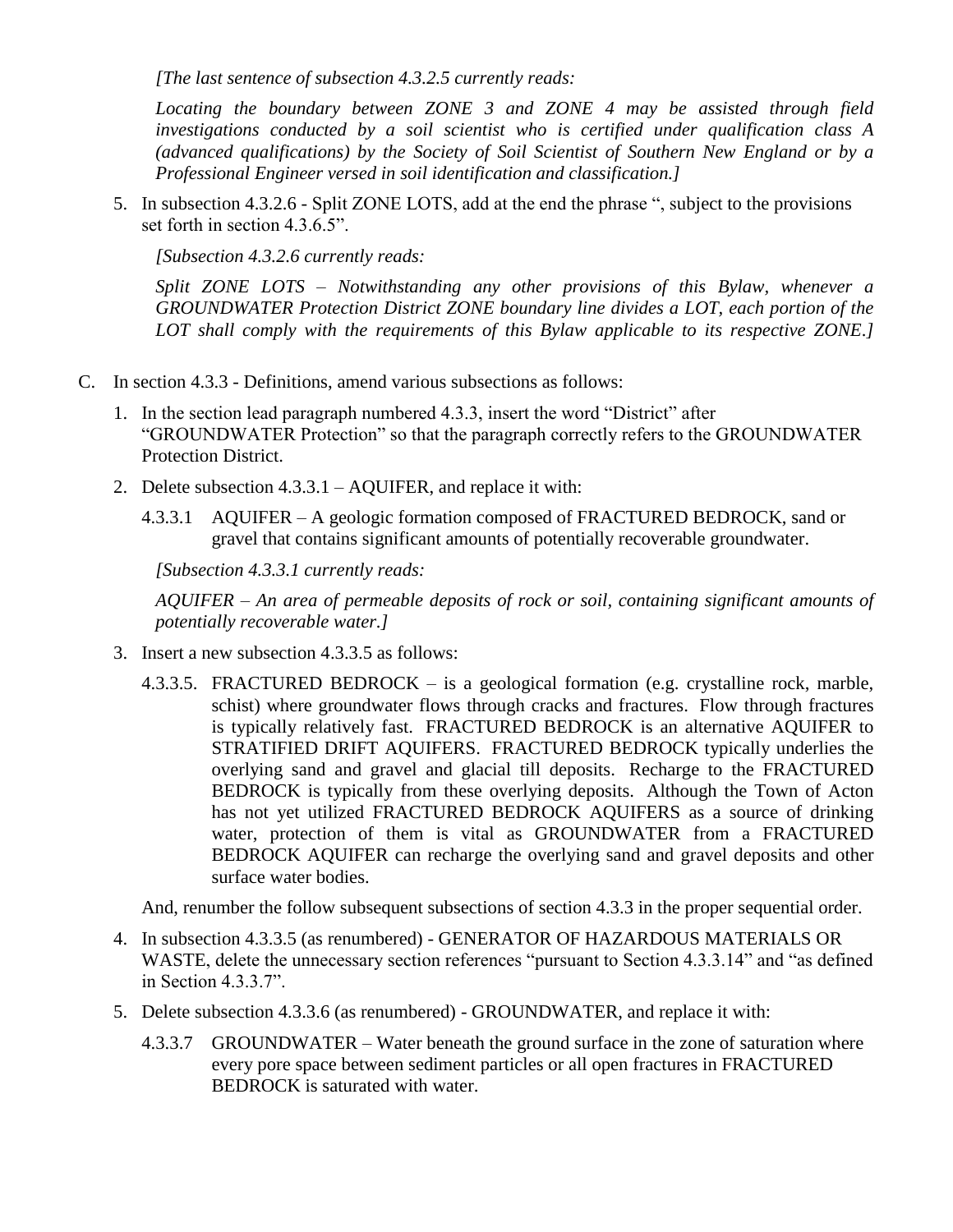*[Subsection 4.3.3.6 currently reads:*

*GROUNDWATER – Water beneath the ground surface in the zone of saturation where every pore space between rock and soil particles is saturated with water.]*

- 6. In subsection 4.3.3.7 (as renumbered) HAZARDOUS MATERIAL OR WASTE, delete the phrase "petroleum or derivatives thereof" beginning on the first line, and replace it with "PETROLEUM PRODUCTS, coal, or derivatives thereof".
- 7. Insert a new subsection 4.3.3.10 as follows:
	- 4.3.3.10 LEACHABLE WASTES Waste materials including SOLID WASTE, sludge, agricultural wastes, and composts that are capable of releasing water borne contaminants to the surrounding environment including the AQUIFERS of the Town.

And, renumber the subsequent subsections of section 4.3.3 in the proper sequential order.

- 8. In subsection 4.3.3.9 (as renumbered) MAXIMUM GROUNDWATER ELEVATION, third sentence, delete the phrase "as determined by the United States Geological Survey (USGS)" and replace it with "as most recently determined by the United States Geological Survey (USGS)".
- 9. Insert a new subsection 4.3.3.12 as follows:
	- 4.3.3.12 PETROLEUM PRODUCT PETROLEUM PRODUCT means oils of any kind or origin or in any form and includes, but is not limited to, fuel oil; gasoline; diesel fuel; kerosene; aviation jet fuel; aviation gasoline; lubricating oils; oily sludge; waste oil; oil refuse; oil mixed with other wastes; crude oils; coal tar emulsions, driveway sealers, or other liquid hydrocarbons regardless of specific gravity. PETROLEUM PRODUCT shall not include liquefied petroleum gas including, but not limited to, liquefied natural gas, propane or butane.

And, renumber the subsequent subsections of section 4.3.3 in the proper sequential order.

- 10. Relocate into the proper alphabetical order, and renumber accordingly, the current subsection 4.3.3.10 - UNDISTURBED OPEN SPACE, to be located after subsection 4.3.3.15 (as renumbered) - SURFACE WATER.
- 11. In subsection 4.3.3.11 (as renumbered) SOLID WASTE, correct the Code of Massachusetts Regulation reference from 310 C.M.R. 18 to 310 C.M.R. 19.
- 12. In subsection 4.3.3.12 (as renumbered) SPECIAL WASTE, correct the Code of Massachusetts Regulation reference from 310 C.M.R. 19.061(6)(c)4 to 310 C.M.R. 19.061(2)(b), and delete the reference in the parentheses at the end of the section.
- D. In section 4.3.6 Other Design and Operation Requirements, amend various subsections as follows:
	- 1. Delete subsection 4.3.6.1 FILL, and replace it with:
		- 4.3.6.1 FILL FILL material shall not contain HAZARDOUS MATERIAL OR WASTE, SPECIAL WASTE, SOLID WASTE or LEACHABLE WASTE. This Section shall also apply in ZONE 4.

*[Subsection 4.3.6.1 currently reads:*

*FILL – FILL material shall not contain HAZARDOUS MATERIAL OR WASTE, SPECIAL WASTE, or SOLID WASTE. This Section shall also apply in ZONE 4.]*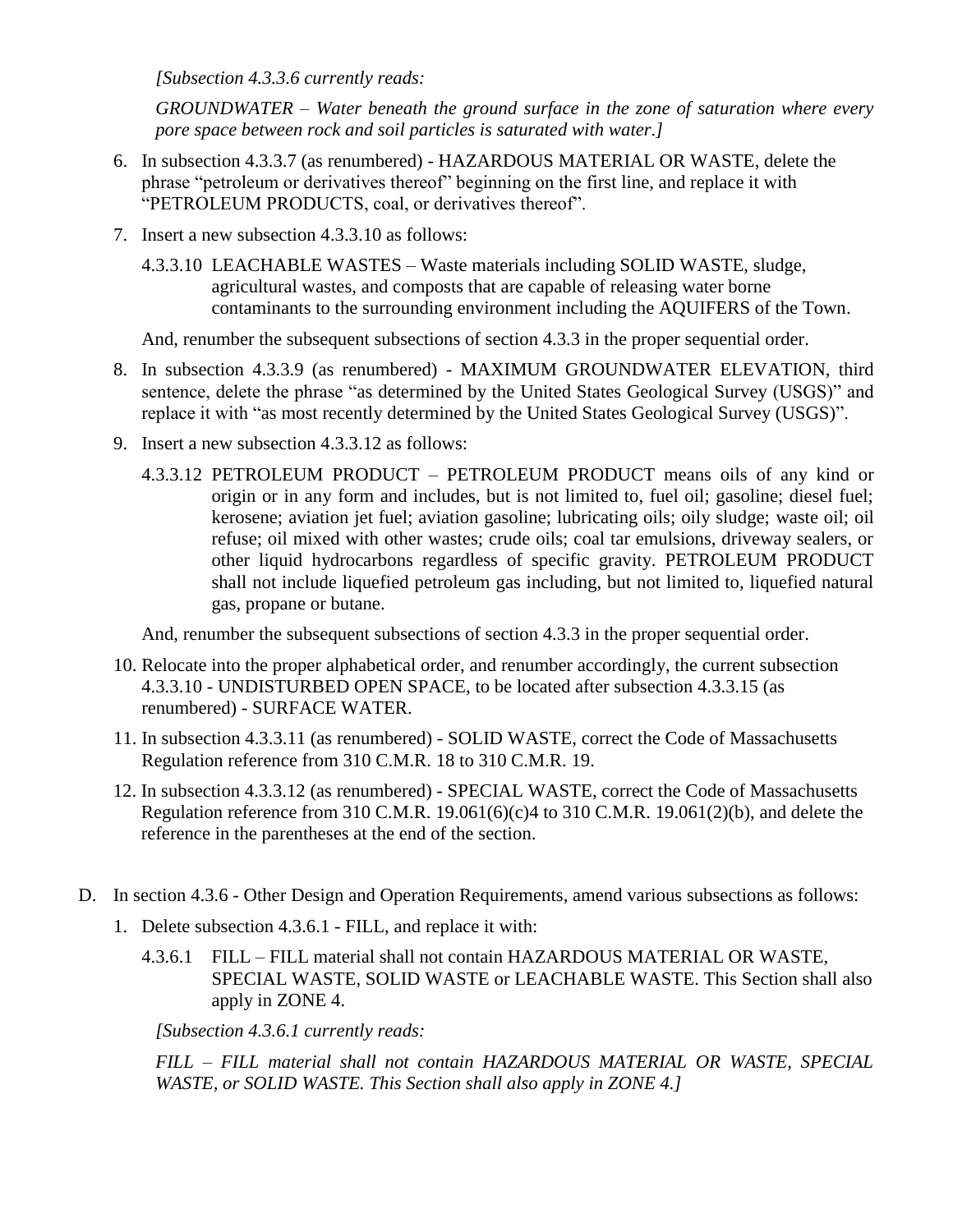2. In subsection 4.3.6.2 - Watershed Recharge, delete the  $2<sup>nd</sup>$  sentence and replace it with:

"Where a Special Permit or Subdivision Approval is required the Special Permit Granting Authority or the Planning Board, or the Zoning Enforcement officer if no Special Permit is required, shall require a hydrologic budget or water balance calculation for the site, showing preand post-development conditions, prepared by a Certified Professional Soil Scientist (CPSS) certified by the Soil Science Society of America (SSSA), by a soil scientist who is certified as a Professional Member of the Society of Soil Scientists of Southern New England (SSSSNE), or by a Massachusetts Registered Professional Engineer experienced in hydrogeology."

*[The second sentence of subsection 4.3.6.2 currently reads:*

*Where a Special Permit or Subdivision Approval is required the Special Permit Granting Authority or the Planning Board shall require a hydrologic budget or water balance calculation for the site, showing pre- and post-development conditions, prepared by a Massachusetts Registered Professional Engineer experienced in hydrogeology.]*

3. In subsection 4.3.6.3 - Treatment and Renovation of Runoff, add the following phrase at the end of the last sentence:

", or by the Zoning Enforcement officer if no Special Permit is required, if he determines the intent of this section is met."

*[The last sentence of subsection 4.3.6.3 currently reads:*

*Alternate methods of runoff treatment and renovation may be approved by the Special Permit Granting Authority if the Special Permit Granting Authority determines the intent of this Section is met.]*

4. In subsection 4.3.6.5 - Location, delete the first sentence and replace it with:

"Where a LOT is divided into two or more protection ZONES, potential pollution sources, such as HAZARDOUS MATERIALS OR WASTE processing, remediation, storage and disposal systems, septic systems, or wastewater treatment plants, shall be located and contained on that portion of the LOT which is in the ZONE farthest away from the public wells."

*[The first sentence of subsection 4.3.6.5 currently reads:*

*Where a LOT is divided into two or more protection ZONES, potential pollution sources, such as HAZARDOUS MATERIALS OR WASTE processing, storage and disposal systems, septic systems, or wastewater treatment plants, shall be located on that portion of the LOT which is in the ZONE farthest away from the public wells.]*

- E. In the lead paragraph of section 4.3.7 GROUNDWATER Protection District Use Regulations, correct this title by replacing the word "Use" with "USE".
- F. In Table 4.3.7.2 USE Regulations within the GROUNDWATER Protection District, amend various lines as follows: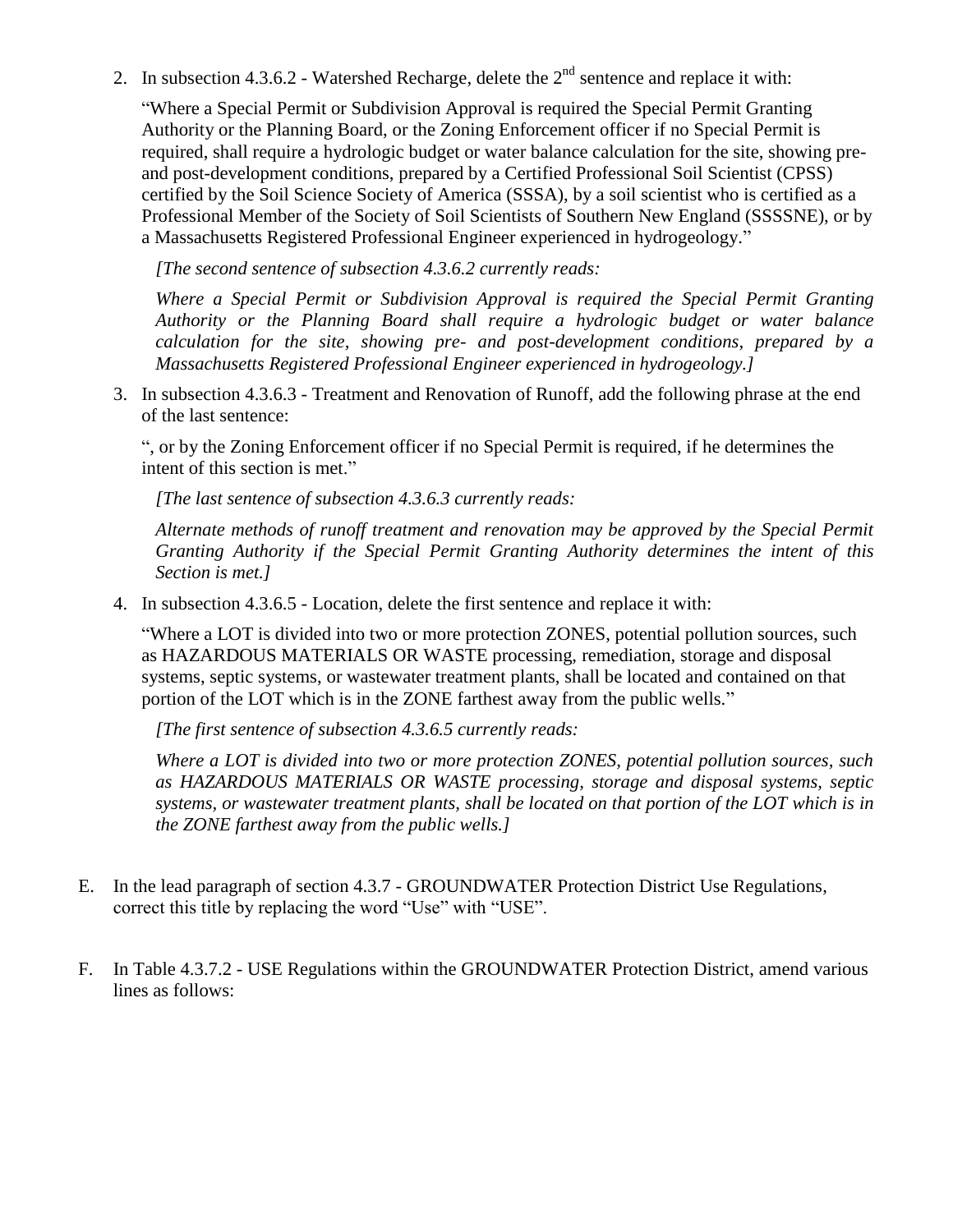|                                                                                                                                                      | ZONE <sub>1</sub> | ZONE <sub>2</sub> | ZONE <sub>3</sub> |
|------------------------------------------------------------------------------------------------------------------------------------------------------|-------------------|-------------------|-------------------|
|                                                                                                                                                      | Well              | Recharge          | Aquifer           |
|                                                                                                                                                      | Protection        | Protection        | Protection        |
|                                                                                                                                                      | Area              | Area              | Area              |
| 6. Aboveground STORAGE of PETROLEUM<br>PRODUCTS for purposes other than heating<br>the premises on which it is located****                           | N                 | N                 | $V***$            |
| 7. Underground STORAGE of PETROLEUM<br>other HAZARDOUS<br><b>PRODUCTS</b><br><b>or</b><br><b>MATERIALS OR WASTES</b>                                 | N                 | N                 | N                 |
| 8. Underground STORAGE of PETROLEUM<br>PRODUCTS, or other HAZARDOUS<br><b>MATERIALS OR WASTES associated with</b><br>residential USE                 | N                 | N                 | N                 |
| [Lines 6., 7. and 8. currently read as follows:                                                                                                      |                   |                   |                   |
| 6. STORAGE of petroleum products for<br>purposes other than heating the premises on<br>which it is located                                           | $\overline{N}$    | $\overline{N}$    | Y                 |
| 7. Underground STORAGE of fuel oil, gasoline,<br>or other HAZARDOUS MATERIALS                                                                        | $\overline{N}$    | $\overline{N}$    | $\overline{N}$    |
| 8. Underground STORAGE of fuel oil, gasoline,<br><b>HAZARDOUS</b><br><b>MATERIALS</b><br>other<br>$\overline{or}$<br>associated with residential USE | $\overline{N}$    | $\overline{N}$    | N1                |

1. Delete lines 6., 7. and 8., and replace them with:

2. Delete line 13 and replace it with:

|                                                                                                                                                                                                    | ZONE <sub>1</sub> | ZONE <sub>2</sub>            | ZONE <sub>3</sub> |
|----------------------------------------------------------------------------------------------------------------------------------------------------------------------------------------------------|-------------------|------------------------------|-------------------|
|                                                                                                                                                                                                    | Well              | Recharge                     | Aquifer           |
|                                                                                                                                                                                                    | Protection        | <b>Protection</b> Protection |                   |
|                                                                                                                                                                                                    | Area              | Area                         | Area              |
| 13. STORAGE outside of a BUILDING of<br>fertilizers, pesticides, herbicides, deicing<br>chemicals; and STORAGE outside of a<br>BUILDING of LEACHABLE WASTE<br>except as provided in line 14. below | N                 | N                            | N                 |
| [Line 13. currently reads:<br>13. Outdoor STORAGE of fertilizer, animal<br>manure, soil conditioner, pesticide,<br>herbicide and, deicing chemicals                                                | $\overline{N}$    | N                            | Y                 |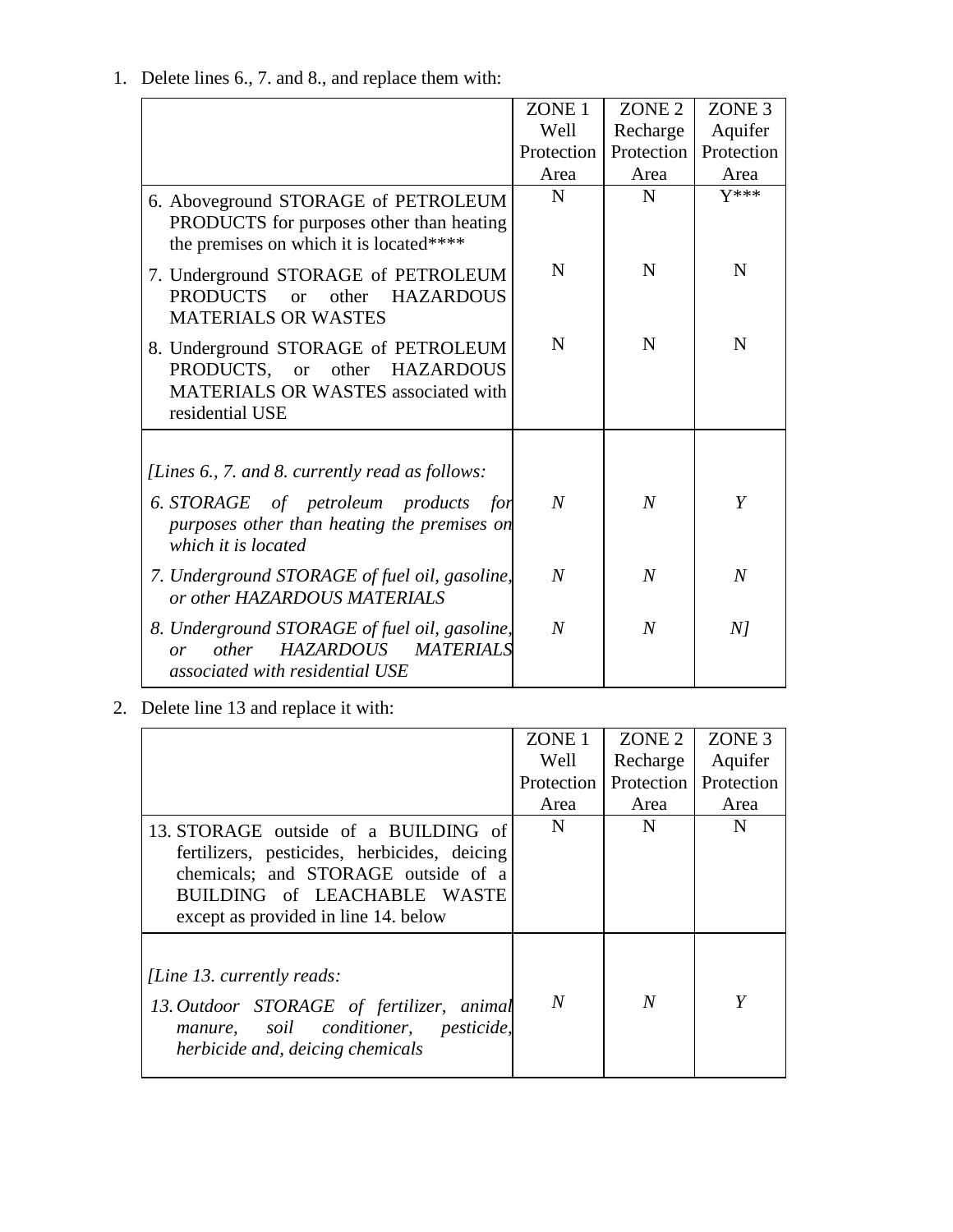3. Insert a new line 14. as follows:

|                                                | ZONE <sub>1</sub> |                                      | ZONE $2 \mid$ ZONE 3 |
|------------------------------------------------|-------------------|--------------------------------------|----------------------|
|                                                | Well              | Recharge                             | Aquifer              |
|                                                |                   | Protection   Protection   Protection |                      |
|                                                | Area              | Area                                 | Area                 |
| 14. STORAGE outside of a BUILDING of           | N                 | N                                    |                      |
| animal manure, soil conditioner, or compost    |                   |                                      |                      |
| in aggregate quantities larger than ten $(10)$ |                   |                                      |                      |
| cubic yards                                    |                   |                                      |                      |

And, renumber the subsequent lines of Table 4.3.7.2 in the proper sequential order.

- 4. Amend the Notes section at the bottom of Table 4.3.7.2 as follows:
	- a. In footnote (\*) delete the errant phrase at the beginning of the second sentence, which reads "Except as indicated in NOTE(\*\*\*),".
	- b. Insert new footnotes (\*\*\*) and (\*\*\*\*) and follows:
		- (\*\*\*) See Hazardous Materials Control Bylaw.
		- (\*\*\*\*) Aboveground storage of quantities greater than 1,320 gallons requires compliance with Federal SPCC regulations (Spill Prevention Control and Countermeasures Plan; 40 C.F.R. part 112)
	- c. Insert below "gpd Gallons per day" a new line stating "sf Square feet".
- G. Amend section 4.3.8 Special Permit for the change or extension of nonconforming USES in the Groundwater Protection District, as follows:
	- 1. In subsection 4.3.8.2.a) Maintain GROUNDWATER Quality, delete the first sentence and replace it with:

"That the change or extension of the USE will not cause the GROUNDWATER quality at the down-gradient property boundary to exceed the maximum contaminant levels established in 314 C.M.R. 22.00, Massachusetts Drinking Water Regulations, to fall below the standards established in 314 C.M.R. 5.00, Massachusetts Ground Water Standards, or where no such standards exist to fall below applicable GROUNDWATER or drinking water standards established by the Acton Water District or the Acton Board of Health."

*[The first sentence of subsection 4.3.2.8.a) currently reads:*

*That the change or extension of the USE will not cause the GROUNDWATER quality at the down-gradient property boundary to fall below the drinking water standards established by the Acton Water District, or where no such standards exist, below standards established in 314 C.M.R. 6.00, Massachusetts Drinking Water Standards, or by the Acton Board of Health.]*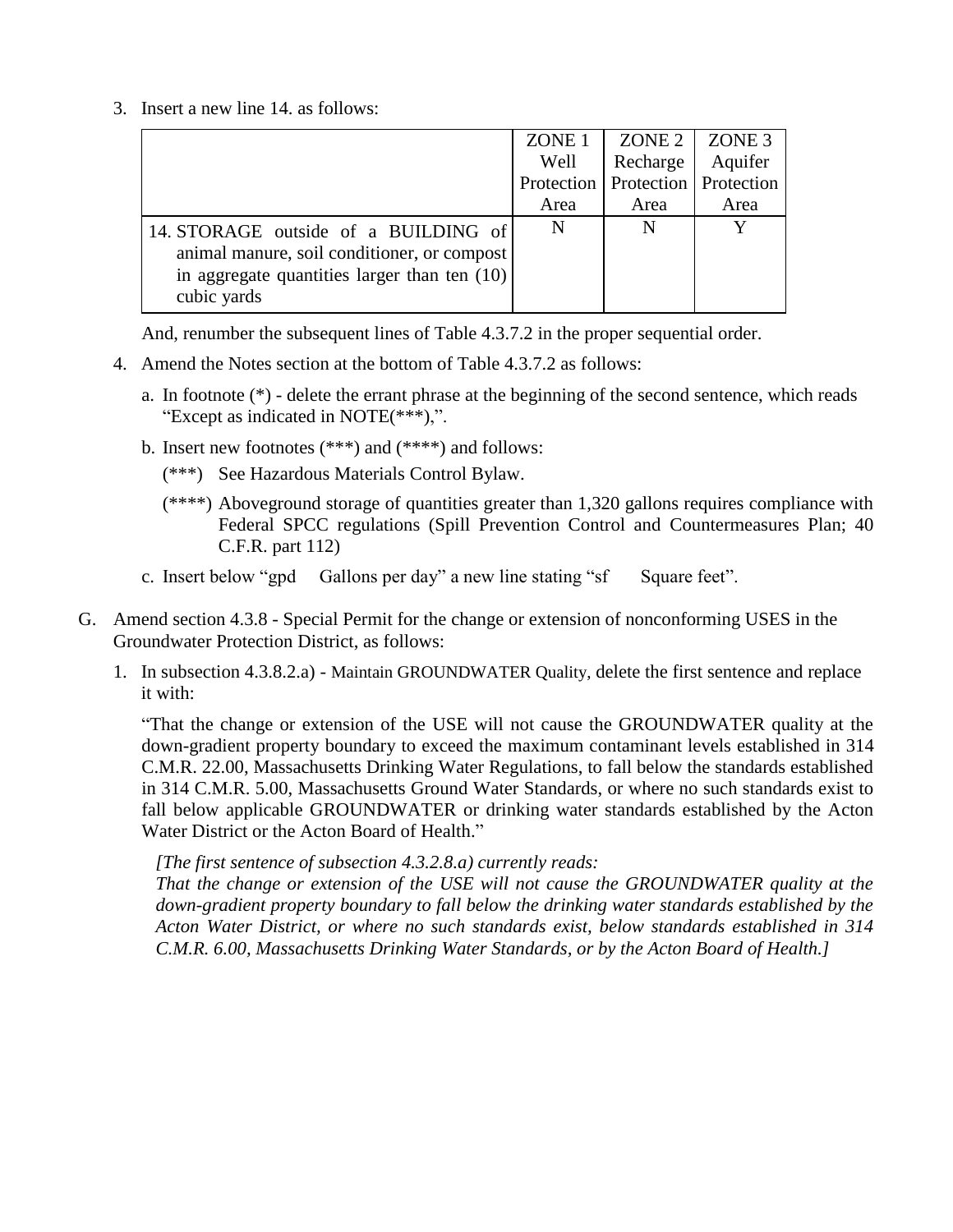2. Insert a new subsection 4.3.8.2.d) as follows:

d) The Planning Board may impose conditions in the special permit to protect the GROUNDWATER, SURFACE WATER and overall WATER SUPPLY of the Town of Acton, including without limitation conditions to require the placement and periodic sampling and testing of GROUNDWATER monitoring wells or SURFACE WATER at the applicant's expense around any aboveground or underground storage tank, SOLID or HAZARDOUS WASTE area, or any structure or activity that may adversely affect an AQUIFER ZONE as defined in Section 4.3.2. The Planning Board may require that the placement of wells and/or periodic sampling and testing be paid for by the applicant and conducted by an agent of the Acton Water District.

, or take any other action relative thereto.

**MOTION: Mr. Clymer** moves that the Town adopt the zoning bylaw amendments as set forth in the Article.

The Moderator asked town meeting to vote to allow Matt Mostoller Environmetal Manager for Acton Water District, to speak on this article.

Motion carries unanimous to allow to speak.

## **MOTION CARRIES UNANIMOUSLY**

#### **Article 11 Amend Zoning Bylaw – Pharmacy and Bank Drive-Up Window** (Two-thirds vote)

To see if the Town will vote to amend the Zoning Bylaw section 3.8.2 (Accessory Uses Permitted in the Office, Business, and Industrial Districts) by deleting subsection 3.8.2.2 and replacing it with the following:

- 3.8.2.2 Drive-up facilities in a bank or pharmacy subject to the grant of a special permit by the Board of Selectmen and the following requirements and limitations:
	- a) Drive-up facilities shall be located only on the side or rear of a BUILDING; not on the front of a BUILDING that faces a street. In a case where a BUILDING has more than one front facing a street the Board of Selectmen may as part of the required special permit grant an exception to this rule.
	- b) A pharmacy shall be allowed only one drive-up lane and window for the pharmacy; such drive-up window shall be integrated with or attached to the pharmacy BUILDING, and driveup window customer service shall only occur from the public access restricted pharmacy area within the store.
	- c) Drive-up facilities at pharmacies shall be limited to prescription services for customers.
	- d) Drive-up facilities at pharmacies shall not be allowed in the Kelley's Corner District.

*[Note: Subsection 3.8.2.2 currently reads: 3.8.2.2 Drive-up facilities in a bank.]*

, or take any other action relative thereto.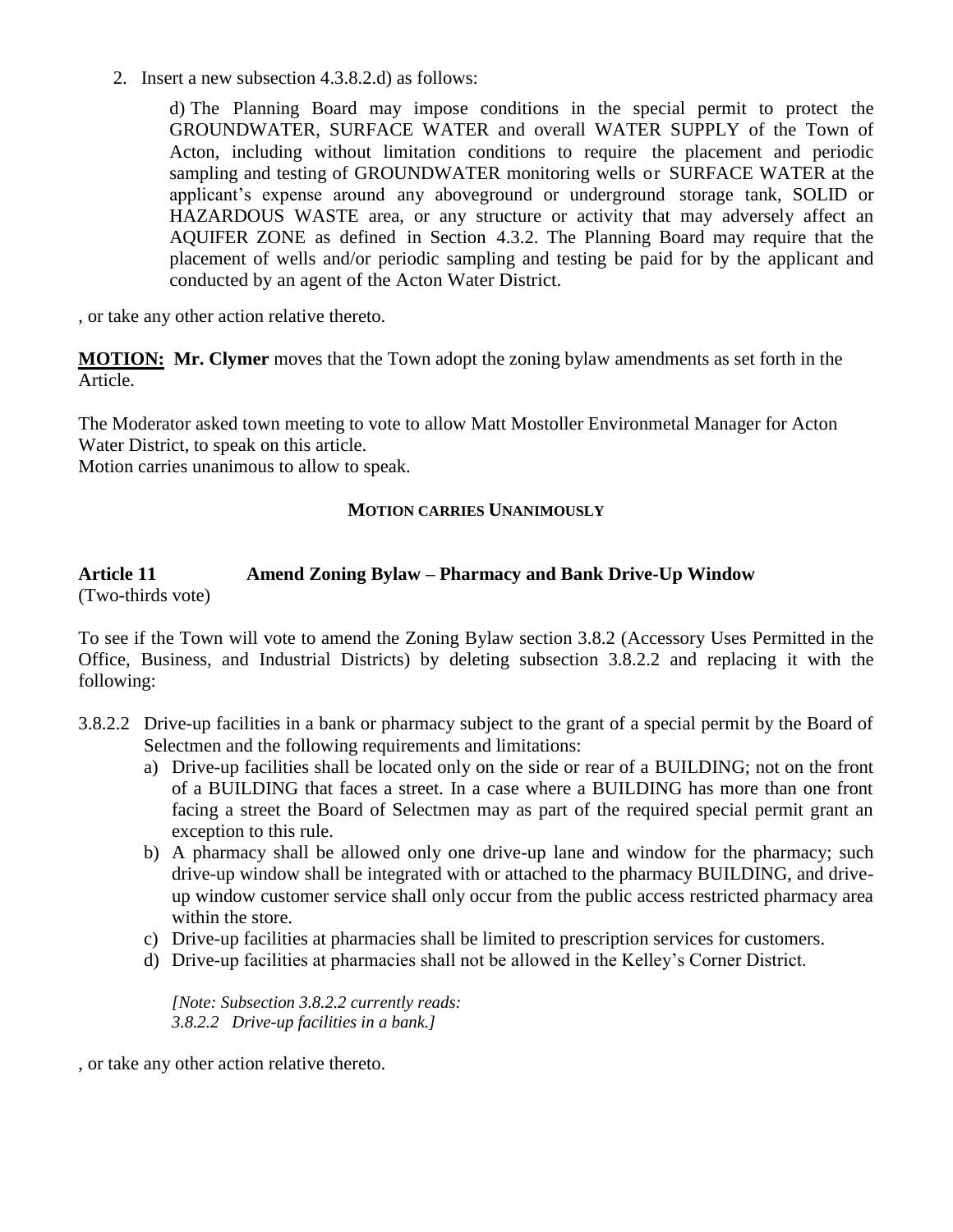**MOTION: Mr. Clymer** moves that the Town adopt the zoning bylaw amendments as set forth in the Article.

Motion to amend: Mr. Kabakoff moves to amend the Motion under Article 11 to delete subparagraph d of subsection 3.8.2.2

#### **MOTION TO AMEND LOST**

#### **ORIGINAL MOTION LOST**

#### **Consent (two-thirds vote)**

Mr. Gowing moves that the Town take up the eight articles in the Consent Calendar on pages 25 through 33 of the Warrant: Articles 12, 13, 14, 15, 16, 17, 18 and 19.

- **12 \* Amend Zoning Bylaw – Political Signs (two-thirds vote)**
- **13 \* Amend Zoning Bylaw – Public Acquisition (two-thirds vote)**
- **14 \* Amend Zoning Bylaw – Senior Residence (two-thirds vote)**
- **15 \* Amend Zoning Bylaw – Walkways, Sidewalks, Bikeways in Front, Side and Rear Yards (two-thirds vote)**
- **16 \* Amend Zoning Bylaw – Outdoor Sales (Farmers' Markets) (two-thirds vote)**
- **17 \* Acquisition of Real Property Interests - Assabet River Rail Trail Right of Way (two-thirds vote)**
- **18 \* Accept Trail Easements – Wright Hill (two-thirds vote)**
- **19 \* Land Acquisition – Dunn Property (two-thirds vote)**

Held from consent Article 15

**REMAINING CONSENT MOTION CARRIES UNANIMOUSLY**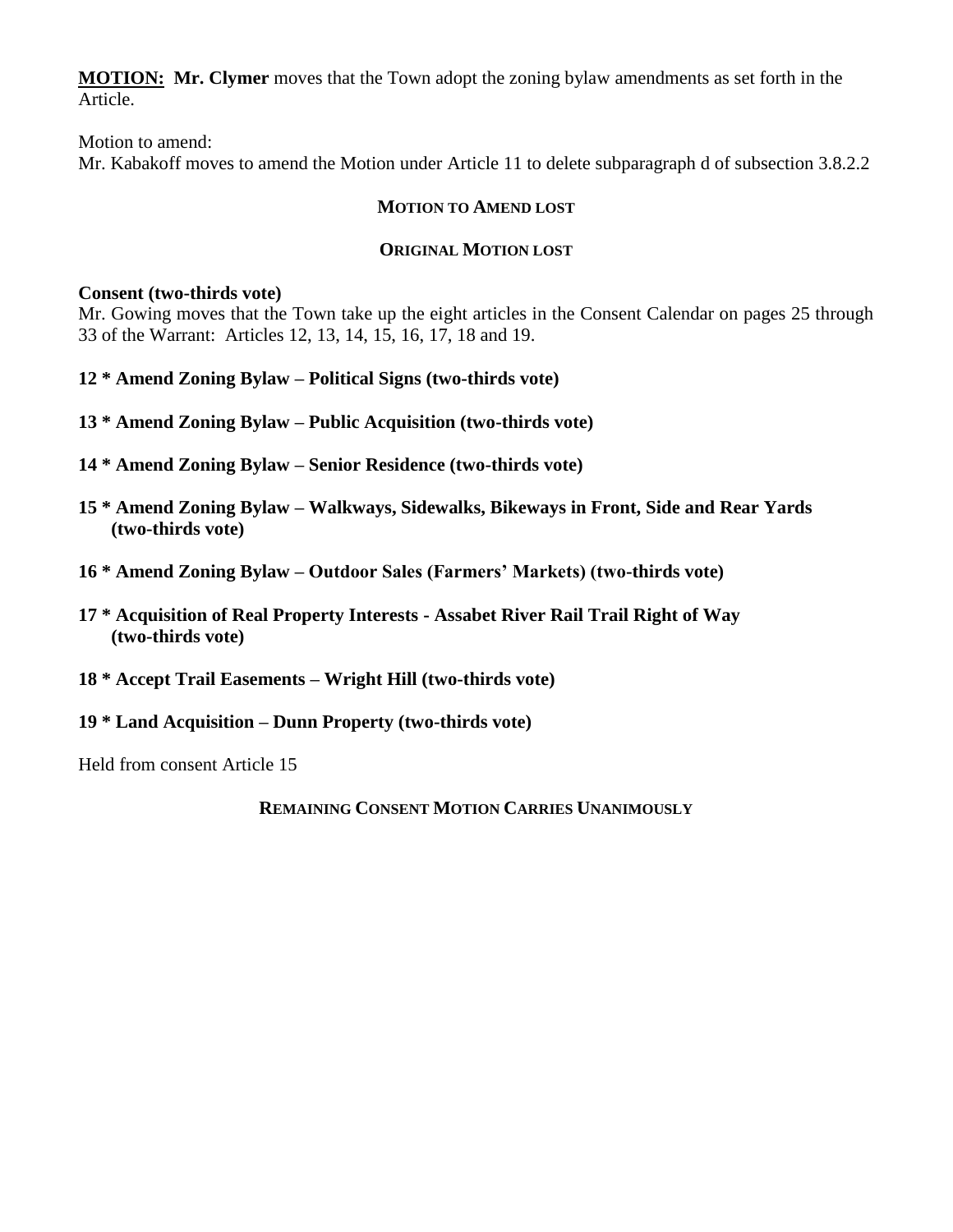## **Article 12 \* Amend Zoning Bylaw – Political Signs**

(Two-thirds vote)

To see if the Town will vote to amend the Zoning Bylaw Section 7.5 – ACCESSORY USE Regulations, by deleting subsection 7.5.12 (Political SIGNS) and replacing it with a new subsection as follows:

7.5.12 Political SIGNS – In addition to WINDOW SIGNS, SIGNS may be ERECTED on a LOT displaying political messages. Such SIGNS shall be stationary and shall not be illuminated. The height of such SIGNS shall not exceed 4 feet and the DISPLAY AREA of each sign shall not exceed 6 square feet. SIGNS associated with a political event such as elections, primaries, balloting, or voter registration shall be removed within 5 days after the event.

*[Note: Subsection 7.5.12 currently reads:*

*Political SIGNS – In addition to WINDOW SIGNS, SIGNS may be ERECTED on a LOT displaying political messages. Such SIGNS shall be stationary and shall not be illuminated. The height of such SIGNS shall not exceed 4 feet and their DISPLAY AREA shall not exceed 6 square feet. SIGNS associated with a political event such as elections, primaries, balloting, or voter registration shall be removed within 5 days after the event.]*

, or take any other action relative thereto.

**MOTION: Mr. Dube** moves that the Town adopt the zoning bylaw amendments as set forth in the Article.

## **CONSENT MOTION CARRIES UNANIMOUSLY**

## **Article 13 \* Amend Zoning Bylaw – Public Acquisition**

(Two-thirds vote)

To see if the Town will vote to amend the Zoning Bylaw Section 8.8 – Public Acquisition, by deleting Section 8.8 and replacing it with a new subsection as follows:

8.8 Public Acquisition – If the area, FRONTAGE, width or other dimensions of a LOT, parcel or TRACT OF LAND is altered by a taking or acquisition of part of such land by the Town of Acton or the Water Supply District of Acton for public purposes, no such LOT, parcel or TRACT OF LAND nor any existing USE, BUILDING or STRUCTURE located on, or dependent upon the existing area or other dimensions of such LOT, parcel or TRACT OF LAND for compliance with the requirements of this Zoning Bylaw, shall be rendered noncompliant, nonconforming, or more nonconforming solely by reason of such taking or acquisition.

## *[Note: Section 8.8 currently reads:*

*Public Acquisition – If the area, FRONTAGE, width or other dimensions of a LOT, parcel or TRACT OF LAND is decreased by a taking or acquisition of part of such land by the Town of Acton or the Water Supply District of Acton for public purposes, no existing USE, BUILDING or STRUCTURE located on, or dependent upon the existing area or other dimensions of such LOT, parcel or TRACT OF LAND for compliance with the requirements of this Zoning Bylaw, shall be rendered non-complying solely by reason of such taking or acquisition.]*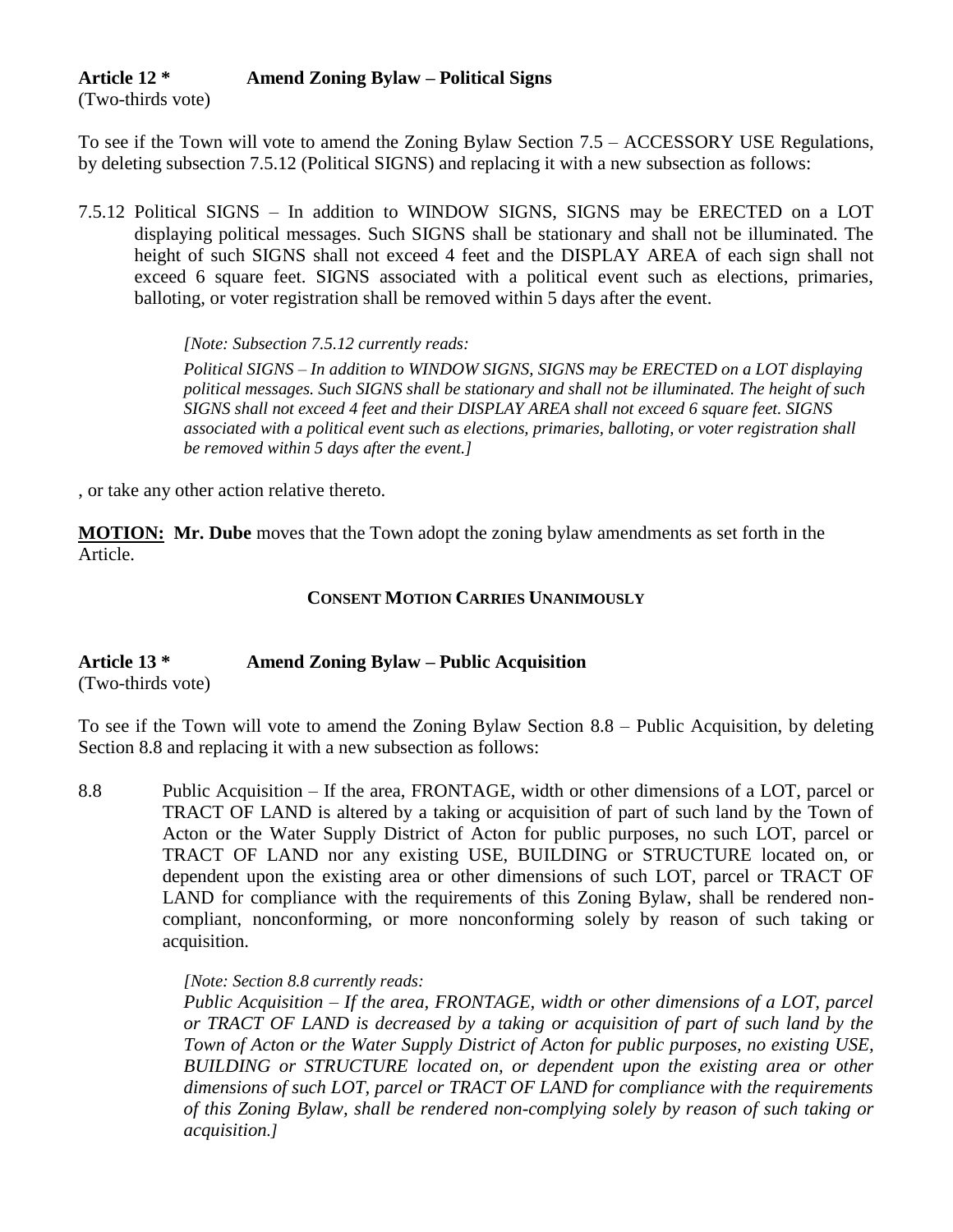, or take any other action relative thereto.

**MOTION: Mr. Dube** moves that the Town adopt the zoning bylaw amendments as set forth in the Article.

## **CONSENT MOTION CARRIES UNANIMOUSLY**

## **Article 14 \* Amend Zoning Bylaw – Senior Residence**

(Two-thirds vote)

To see if the Town will vote to amend the Zoning Bylaw Section 9B – Senior Residence, by deleting subsection 9B.12.9.2 (Affordability, Monetary contributions) and replacing it with a new subsection as follows:

9B.12.9.2 Monetary contributions in support of affordable housing made to the Acton Community Housing Program Fund. To be eligible for this alternative, the Planning Board, upon recommendation from the Acton Community Housing Corporation, must determine that there will be an extraordinary benefit or advantage to achieving the Town's affordable housing objectives as a result of allowing a monetary contribution rather than providing the AFFORDABLE DWELLING UNITS as otherwise required herein. The amount of the contribution shall be determined as the total of (a) the amount equal to the product of the otherwise required number of AFFORDABLE DWELLING UNITS times the difference in sale price between the AFFORDABLE DWELLING UNITS and the equivalent market-rate units, plus (b) all avoided costs associated with that number of otherwise required AFFORDABLE DWELLING UNITS including, but not limited to (1) preparation and recording of affordable housing restrictions or deed riders, (2) preparation of cost, income and eligibility certifications, (3) marketing and lottery administration, (4) closing costs, and (5) costs to obtain the inclusion of those units in Acton's subsidized housing inventory under M.G.L. Chapter 40B.

> *[Note – Section 9B.12.9.2 currently reads: Monetary contributions for affordable housing programs made to the Acton Community Housing Program Fund in an amount sufficient for the Town or its designee to create off-site affordable family or individual persons' housing, as the Planning Board may determine, and eligible for inclusion in Acton's subsidized housing inventory under M.G.L. Chapter 40B.]*

, or take any other action relative thereto.

**MOTION: Mr. Dube** moves that the Town adopt the zoning bylaw amendments as set forth in the Article.

## **CONSENT MOTION CARRIES UNANIMOUSLY**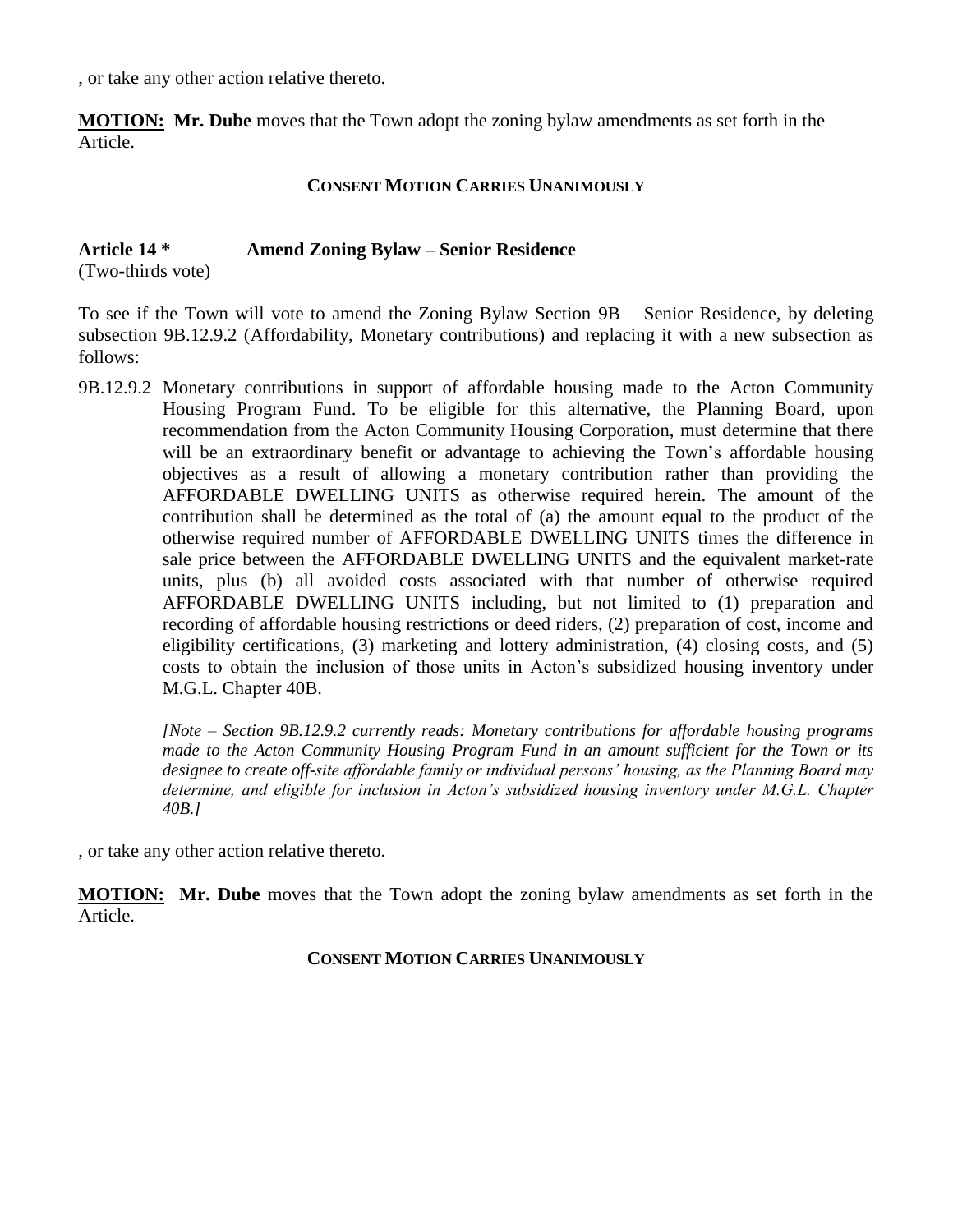To see if the Town will vote to amend the Zoning Bylaw as follows:

A. Delete section 6.7.2 and replace it with a new section 6.7.2 as follows:

6.7.2 Set-Backs – Except as may be required elsewhere in this Bylaw, no parking space or other paved surface, other than ACCESS driveways, common driveways, walkways, sidewalks or bikeways, shall be located within 30 feet of the front LOT line and within 10 feet of the side and rear LOT lines, and notwithstanding the foregoing, no parking space or other paved surface, other than ACCESS driveways, common driveways, walkways, sidewalks or bikeways, shall be located within the limits of a landscaped buffer area required under Section 10.4.3.5 and Section 10.4.3.6.

*[Note: Section 6.7.2 currently reads:*

*6.7.2 Set-Backs – Except as may be required elsewhere in this Bylaw, no parking space or other paved surface, other than ACCESS driveways, common driveways or walkways, shall be located within 30 feet of the front LOT line and within 10 feet of the side and rear LOT*  lines, and notwithstanding the foregoing, no parking space or other paved surface, other *than ACCESS driveways, common driveways or walkways, shall be located within the limits of a landscaped buffer area required under Section 10.4.3.5. and Section 10.4.3.6.]*

- B. Section 10.4.3.6 Special Landscaping Provisions Applicable to the Limited Business District, Office Districts, Small Manufacturing District, and Light Industrial-1 District, by deleting subsection 1) and replacing it with a new subsection 1) as follows:
	- 1) No STRUCTURE, pavement, display of goods, materials or vehicles, or other impervious materials, other than allowed ACCESS driveways, walkways, sidewalks, bikeways, landscaping elements and signs, shall be placed within the minimum front yard.

*[Note: Subsection 10.4.3.6.1) currently reads: No STRUCTURE, pavement, display of goods, materials or vehicles, or other impervious materials, other than allowed ACCESS driveways, landscaping elements and signs, shall be placed within the minimum front yard.]*

, or take any other action relative thereto.

**MOTION: Mr. Dube** moves that the Town adopt the zoning bylaw amendments as set forth in the Article.

Held from consent

#### **MOTION CARRIES UNANIMOUSLY**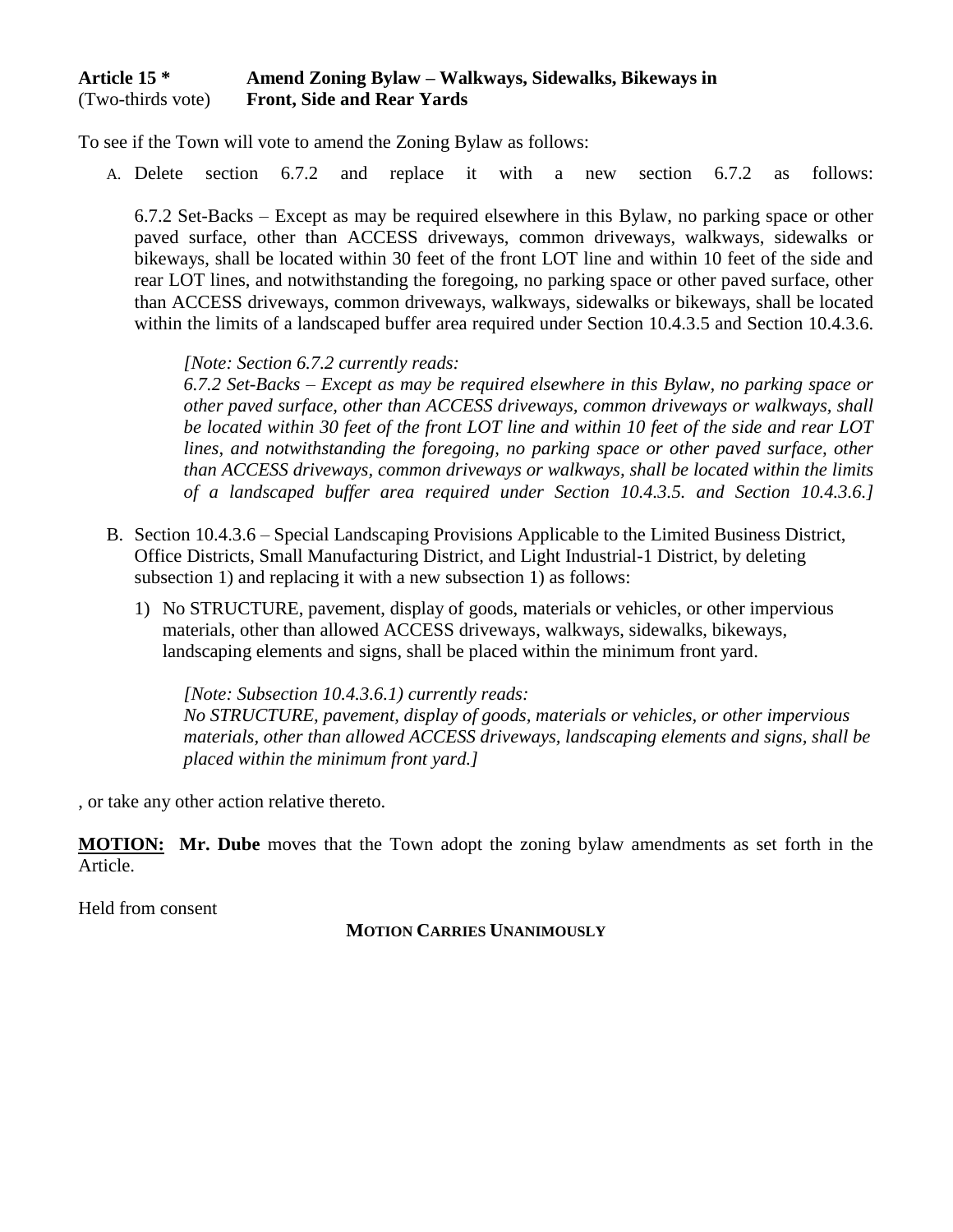## **Article 16 \* Amend Zoning Bylaw – Outdoor Sales (Farmers' Markets)**

(Two-thirds vote)

To see if the Town will vote to amend the Zoning Bylaw Section 3.8 – ACCESSORY USE Regulations, by amending subsection 3.8.4.8 e) (Farmers' markets) as follows:

3.8.4.8 e) The farmers' market shall not recur more than one day per week, with the exception of sales of holiday trees and related items within the months of November and December.

> *[Note: Subsection 3.8.4.8 e) currently reads: The farmers' market shall not recur more than one day per week.]*

, or take any other action relative thereto.

**MOTION: Mr. Dube** moves that the Town adopt the zoning bylaw amendments as set forth in the Article.

## **CONSENT MOTION CARRIES UNANIMOUSLY**

## **Article 17 \* Acquisition of Real Property Interests –** (Two-thirds vote) **Assabet River Rail Trail Right of Way**

To see if the Town will vote to authorize the Board of Selectmen, for purposes of establishing, constructing, operating, maintaining, repairing and using a multi-use rail trail/bicycle path for nonmotorized transportation, open space and recreation purposes and for all other purposes for which rail trails are now or hereafter may be used in the Commonwealth, (1) to acquire by purchase, gift, eminent domain or otherwise, on such terms and conditions as the Selectmen may determine, fee, easement, leasehold, license and/or other real property interests in, on, over, across, under and along all or any portion of the land, premises, easements, rights-of-way and other rights in Acton comprising the former Boston & Maine Railroad Maynard Branch right-of-way, and contiguous, abutting, and underlying properties, and (2) to amend, relocate, acquire by purchase, gift, eminent domain or otherwise, and relinquish, all on such terms and conditions as the Selectmen may determine, covenants and easements for rail-trail purposes on, over, under, across, along, through and within the burdened property referenced in that certain Declaration of Covenants and Grant of Easements between Robert E. Anderson, Trustee of the Wedgewood Realty Trust, and the Town of Acton, dated as of May 9, 2005, filed for registration with the Middlesex South Land Registration District of the Land Court on September 13, 2005, as Document No. 1387934, noted on Certificate of Title No. 169457 in Registration Book 977, Page 101 and recorded with the Middlesex South District Registry of Deeds on September 13, 2005 in Book 46076, Page 394, and other property of the Trust referenced in the deed recorded at Book 14527, Page 405; all as necessary for clearing title to said railroad right-of-way, laying out a multi-use rail trail/bicycle path within that right-of-way and within associated easements and other real property interests in said properties, providing access thereto, and enabling the construction, operation, maintenance, repair and use of the multi-use rail trail/bicycle path, and further to see if the Town will raise, appropriate, transfer from available funds, or accept gifts for these purposes; or take any other action relative thereto.

**MOTION: Ms. Adachi** moves that the Town authorize the Board of Selectmen, for purposes of establishing the Assabet River Rail Trail in Acton, to take all actions specified in the article, all on such terms and conditions as the Selectmen may determine.

## **CONSENT MOTION CARRIES UNANIMOUSLY**